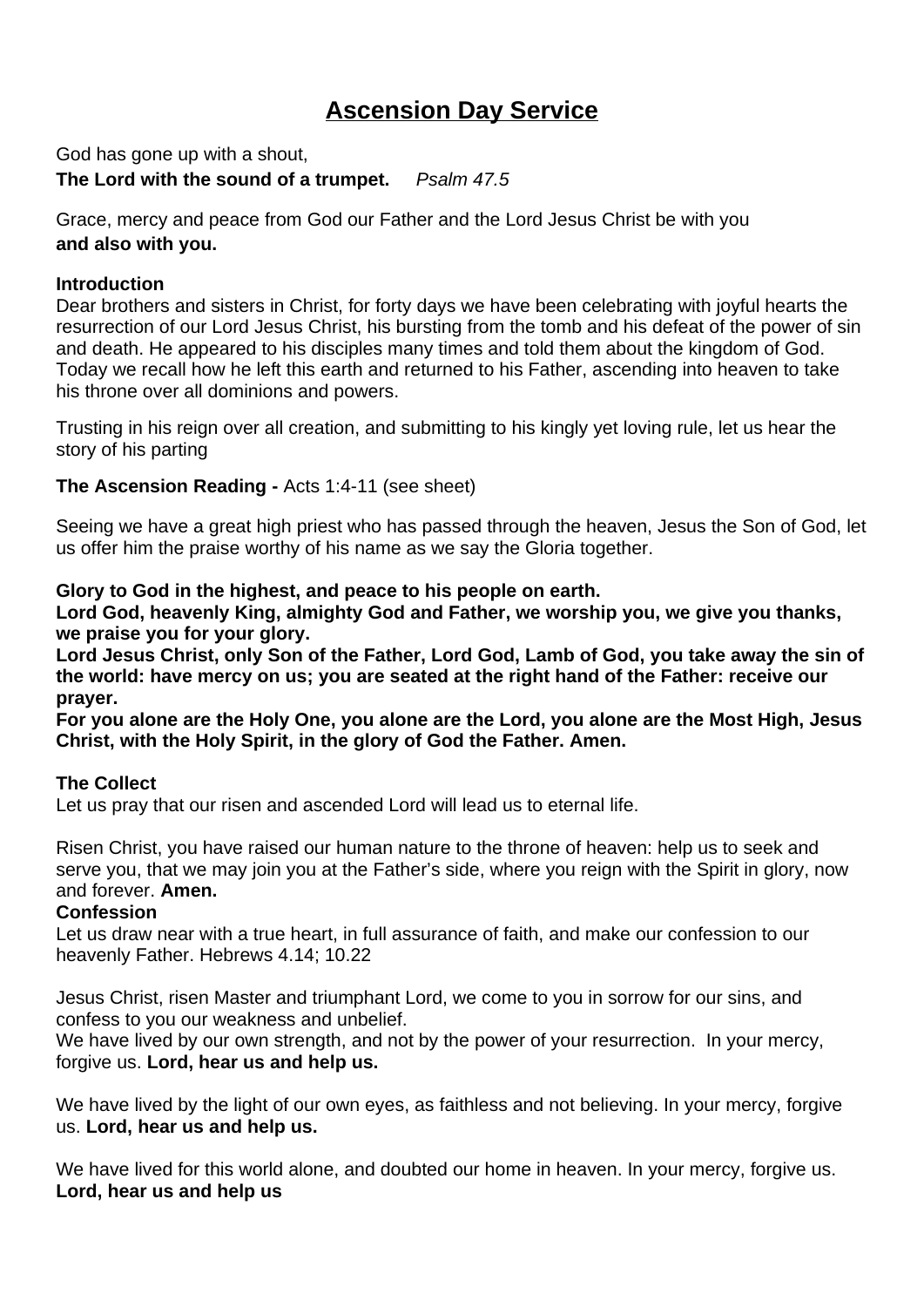### **Absolution**

May the God of love and power forgive you and free you from your sins, heal and strengthen you by his Spirit, and raise you to new life in Christ our Lord. **Amen**

**Reading** Ephesians 1:15-end (see sheet)

**Gospel Reading** Luke 24.44-end (see sheet)

### **The Creed**

Let us affirm our faith in Jesus Christ the Son of God.

**Though he was divine, he did not cling to equality with God, but made himself nothing. Taking the form of a slave, he was born in human likeness. He humbled himself and was obedient to death, even the death of the cross. Therefore, God has raised him on high, and given him the name above every name: that at the name of Jesus every knee should bow, and every voice proclaim that Jesus Christ is Lord, to the glory of God the Father.** *Philippians 2.6-11*

#### **Intercessions**

Almighty God, our heavenly Father, you have exalted your Son Christ Jesus to your right hand, and made him the head over all things for his body the Church: hear us as we pray for the Church throughout the world.

Make us and all your people receptive to the gifts he pours upon us, that we may use them to your glory, and the building up of the body of Christ. **Lord, in your mercy: hear our prayer.**

Lord God Almighty, the Ancient of Days, you have given your Son all authority in heaven and on earth: hear us as we pray for the world he came to redeem

Grant that we may know even in this time the things that make for peace, and may strive for the reconciliation of all people in his kingdom of justice and love. **Lord, in your mercy: hear our prayer.**

Father of all, whose Son has promised to be with us always, to the end of the age: hear us as we pray for those among whom we live and work.

Grant that we may be so aware of his presence with us, that people may take note of us, that we have been with Jesus.

### **Lord, in your mercy: hear our prayer**

O God our Redeemer, whose Son ever lives to make intercession for us: hear us as we pray for those in any kind of need.

May he who has borne our infirmities strengthen and heal them, that they may find grace to help in time of need, and rejoice in his salvation.

#### **Lord, in your mercy: hear our prayer**.

Heavenly Father, whose Son has borne our humanity into the heavenly realms, and gone before us to prepare a place for us: hear us as we remember before you those whose earthly sojourn is over, and whose life is now hidden in him with you.

Make us joyful and expectant, that at his coming with all his own we too may go forth to meet him, and share in his eternal joy.

We collect all our prayers by saying **The Lord's Prayer:**